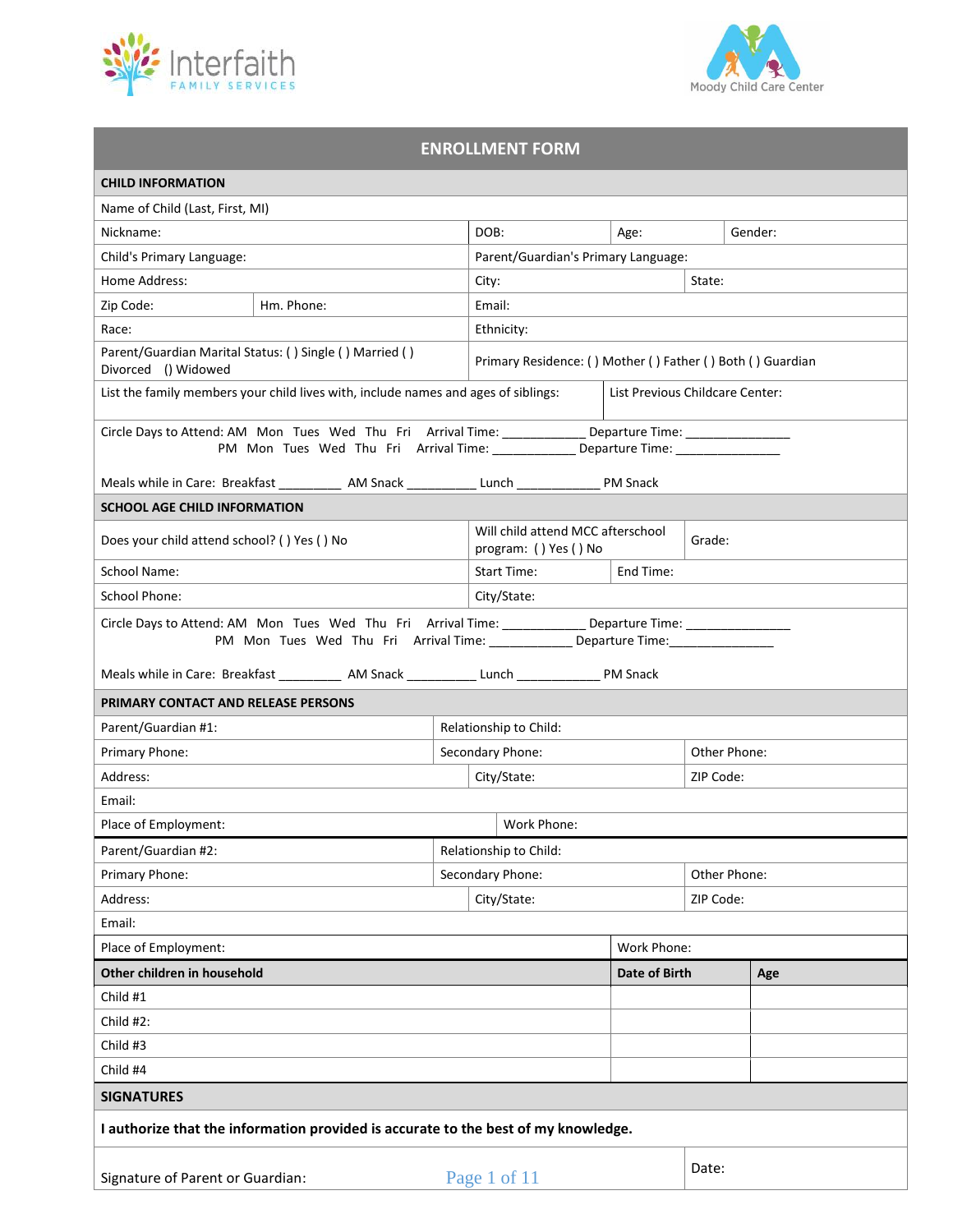



# **Enrollment Registration Information**

\_\_\_\_\_\_**WITHDRAWAL FROM PROGRAM:** I understand that I must provide a two (2) week written notice of withdrawal from the program. If this notification is not provided, I agree to pay all tuition and fees for two (2) weeks, whether or not my child attends. I understand that when my child is withdrawn, he or she will only be eligible for re-admission based upon space availability and all other enrollment criteria. If my child is selected for re-enrollment, I will be required to complete a new Enrollment Agreement at the current rate and pay a new non-refundable Registration Fee at the current rate. If there is an outstanding balance (including tuition or fees) when my child was withdrawn, I will be required to bring my account current prior to completing a reenrollment application. I understand all fees (Tuition, Registration, or Activity) are non-refundable.

## **Section II: Holidays, Absences, and Closings**

\_\_\_\_\_\_ **HOLIDAYS:** I understand the school is closed on the following holidays: New Year's Day, Memorial Day, Independence Day, Labor Day, Independence Day, Juneteenth, Thanksgiving Day, Christmas Eve/Day, and Martin Luther King, Jr. Day for in-service training. I agree that I will not receive a refund, credit, or other allowance for holidays. If a holiday falls on a weekend, it will be observed on either the preceding Friday or the following Monday.

\_\_\_\_\_\_ **ABSENCES/VACATIONS:** I agree to inform the school immediately if my child will be absent on any day. I understand that no allowances, credits, refunds, or make-up days shall be made for occasional absences (i.e. sickness). A reservation fee of 50% off my regular week's tuition will be due for each absence of one full school week (Monday through Friday) with advance notice to the director, if possible. I agree to pay the reservation fee of \$\_\_\_\_\_\_\_\_\_ per week to guarantee my child's space when my child is not in attendance for an entire school week (Monday through Friday). My regularly contracted tuition is due for all weeks when my child attends any part of the week. There is no credit given for single days. I also understand that if I withdraw my child during a vacation, I will be required to pay a new non-refundable registration fee upon return.

**EMERGENCY CLOSING AND INCLEMENT WEATHER INFORMATION:** I understand that it is the company's intention to be open and provide childcare service every weekday of the year, excluding holidays, but that inclement weather, natural/national disaster, or major building issue may disrupt service from time to time. I will contact the school to ensure that it is open during inclement weather or a natural/national disaster. I agree that in the event that the school is closed for an extended period of time, I will continue to be responsible for my tuition payments for up to three (3) business days.

## **Section III: State Licensing and Our Policies**

**\_\_\_\_\_\_ALL POLICIES AND STATE REGULATIONS:** I understand that the above policies are not an all-inclusive list of policies, and that my child, my family members, authorized agents and I are bound by state childcare regulations, the parent handbook, and all other company policies, which may be modified at any time, without notice. I also understand that the childcare regulations of the state in which my child attends may prevail over these policies when the state regulation is stricter. I further understand that my continued enrollment constitutes my acknowledgement of, and agreement to abide by, all policies and state regulations.

\_\_\_\_\_\_ **INDIVIDUALIZED CARE PLANS:** I understand that should my child have an IEP or IFSP, it must be shared with the director so the school can support my child's needs.

**BEHAVIOR MANAGEMENT:** I understand that positive redirection and offering choices to children are techniques used to guide children's behavior at the school. I also understand that I may refer to the Family Handbook for additional information on behavior management at the school.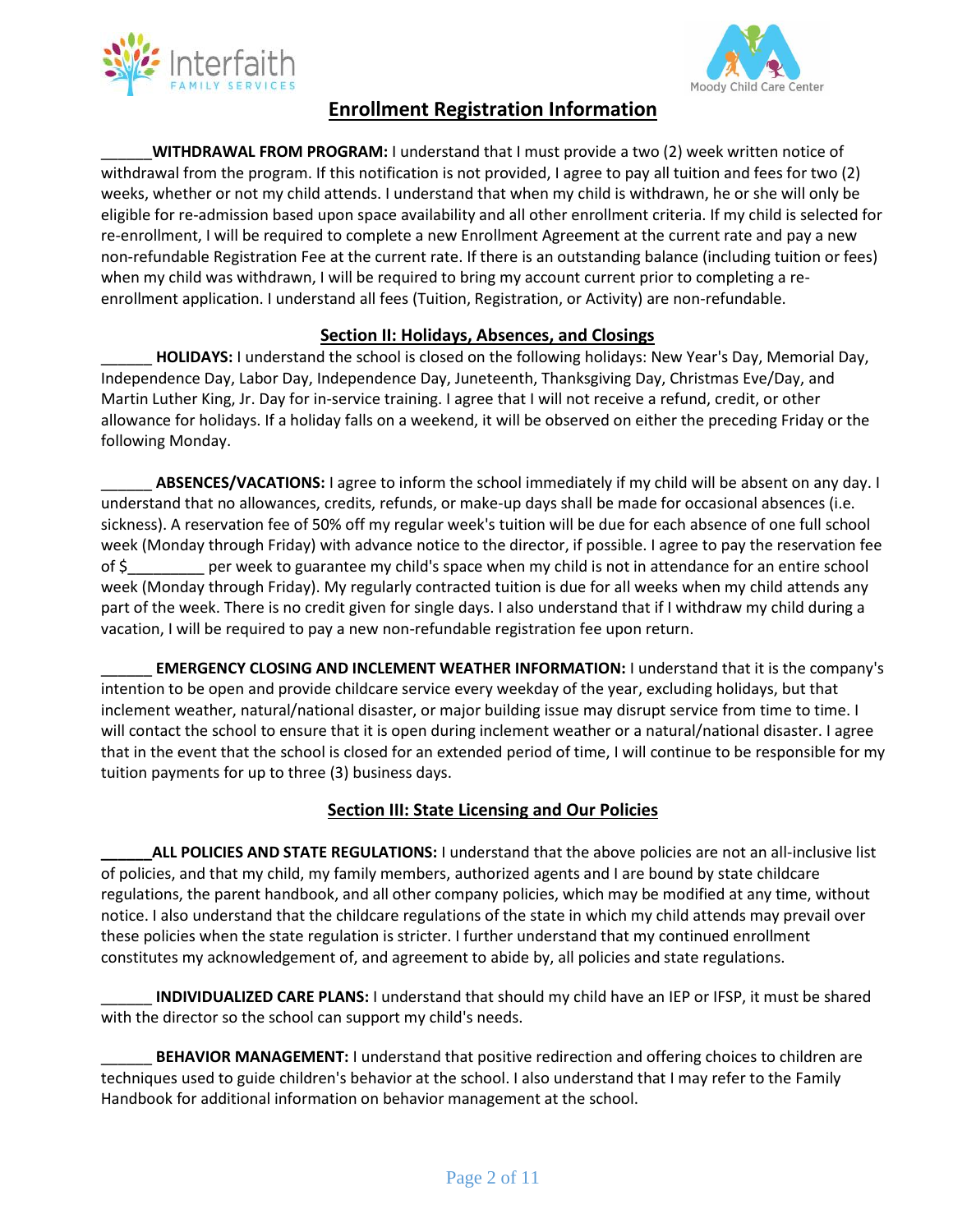



FAMILY HANDBOOK: I have received a copy of the Family Handbook. I have read and understand its contents and policies and agree to be bound by same.

**NO MODIFICATIONS:** No terms of this Agreement may be altered, revised, modified, or deleted by any person except in cases of policy change or rate change to which both the director and I must initial. Any alterations, revisions, modifications, or deletions of any term of this Agreement are null and void.

**We do not discriminate based on disability in the admission/enrollment or access to our programs or services. Information concerning the provisions of the Americans with Disabilities Act (ADA), including the rights provided thereunder, is available from the director.**

**These policies have been reviewed with me by school management. I understand and will comply with the policies included in the Enrollment Agreement and Family Handbook. The policies in this contract will supersede all other previous documents.**

| <b>Parent/Guardian Signature:</b>    | Date: |
|--------------------------------------|-------|
|                                      |       |
| <b>Parent/Guardian Printed Name:</b> | Date: |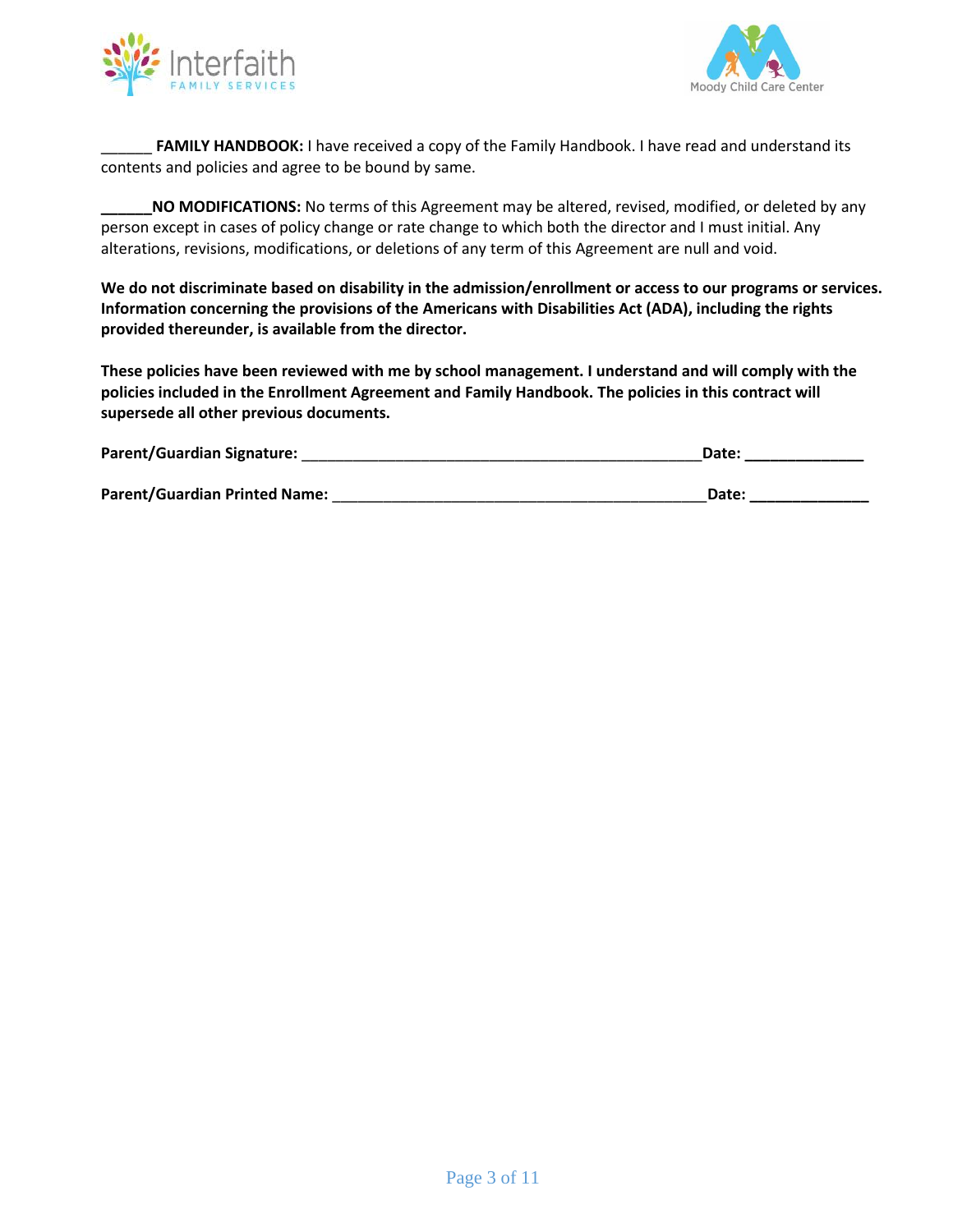



### **Please specify if the below-listed person is emergency contact (EC) or allowed to pickup(P) when parent/guardian cannot be reached:**

| Name: | Phone #:     | Relationship: | P()EC  |
|-------|--------------|---------------|--------|
| Name: | Phone $\#$ : | Relationship: | P()EC  |
| Name: | Phone #:     | Relationship: | P ()EC |

### **Authorization for Emergency Medical Care**

In the event I cannot be reached to make arrangements for emergency medical care, I authorize the person in charge to take my child:

| <b>Name of Child</b> | <b>DOB</b> | Age | Gender | <b>Allergies</b> |
|----------------------|------------|-----|--------|------------------|
|                      |            |     |        |                  |
|                      |            |     |        |                  |
|                      |            |     |        |                  |
|                      |            |     |        |                  |
|                      |            |     |        |                  |

| <b>Name of Doctor:</b> | <b>Doctor Phone:</b> |
|------------------------|----------------------|
| Doctor/ Address:       | City/State/Zip:      |

| <b>Name of Facility:</b> | <b>Facility Phone:</b> |
|--------------------------|------------------------|
| <b>Facility Address:</b> | City/State/Zip:        |

My child has the following special needs:

The following special accommodation(s) may be required to most effectively meet child's needs while at the center:

\_\_\_\_\_\_\_\_\_\_\_\_\_\_\_\_\_\_\_\_\_\_\_\_\_\_\_\_\_\_\_\_\_\_\_\_\_\_\_\_\_\_\_\_\_\_\_\_\_\_\_\_\_\_\_\_\_\_\_\_\_\_\_\_\_\_\_\_\_\_\_\_\_\_\_\_\_\_\_\_\_\_\_\_\_\_\_\_\_\_\_

My child is currently on medication(s) prescribed for long-term continuous use and/or has the following illness or health concerns:

\_\_\_\_\_\_\_\_\_\_\_\_\_\_\_\_\_\_\_\_\_\_\_\_\_\_\_\_\_\_\_\_\_\_\_\_\_\_\_\_\_\_\_\_\_\_\_\_\_\_\_\_\_\_\_\_\_\_\_\_\_\_\_\_\_\_\_\_\_\_\_\_\_\_\_\_\_\_\_\_\_\_\_\_\_\_\_\_\_\_\_ \_\_\_\_\_\_\_\_\_\_\_\_\_\_\_\_\_\_\_\_\_\_\_\_\_\_\_\_\_\_\_\_\_\_\_\_\_\_\_\_\_\_\_\_\_\_\_\_\_\_\_\_\_\_\_\_\_\_\_\_\_\_\_\_\_\_\_\_\_\_\_\_\_\_\_\_\_\_\_\_\_\_\_\_\_\_\_\_\_\_\_

\_\_\_\_\_\_\_\_\_\_\_\_\_\_\_\_\_\_\_\_\_\_\_\_\_\_\_\_\_\_\_\_\_\_\_\_\_\_\_\_\_\_\_\_\_\_\_\_\_\_\_\_\_\_\_\_\_\_\_\_\_\_\_\_\_\_\_\_\_\_\_\_\_\_\_\_\_\_\_\_\_\_\_\_\_\_\_\_\_\_\_

I give consent for the facility to secure any and all necessary emergency medical care for my child.

| <b>Parent/Guardian Printed Name:</b> | Date: |
|--------------------------------------|-------|
|                                      |       |
| Parent/Guardian Signature:           | Date: |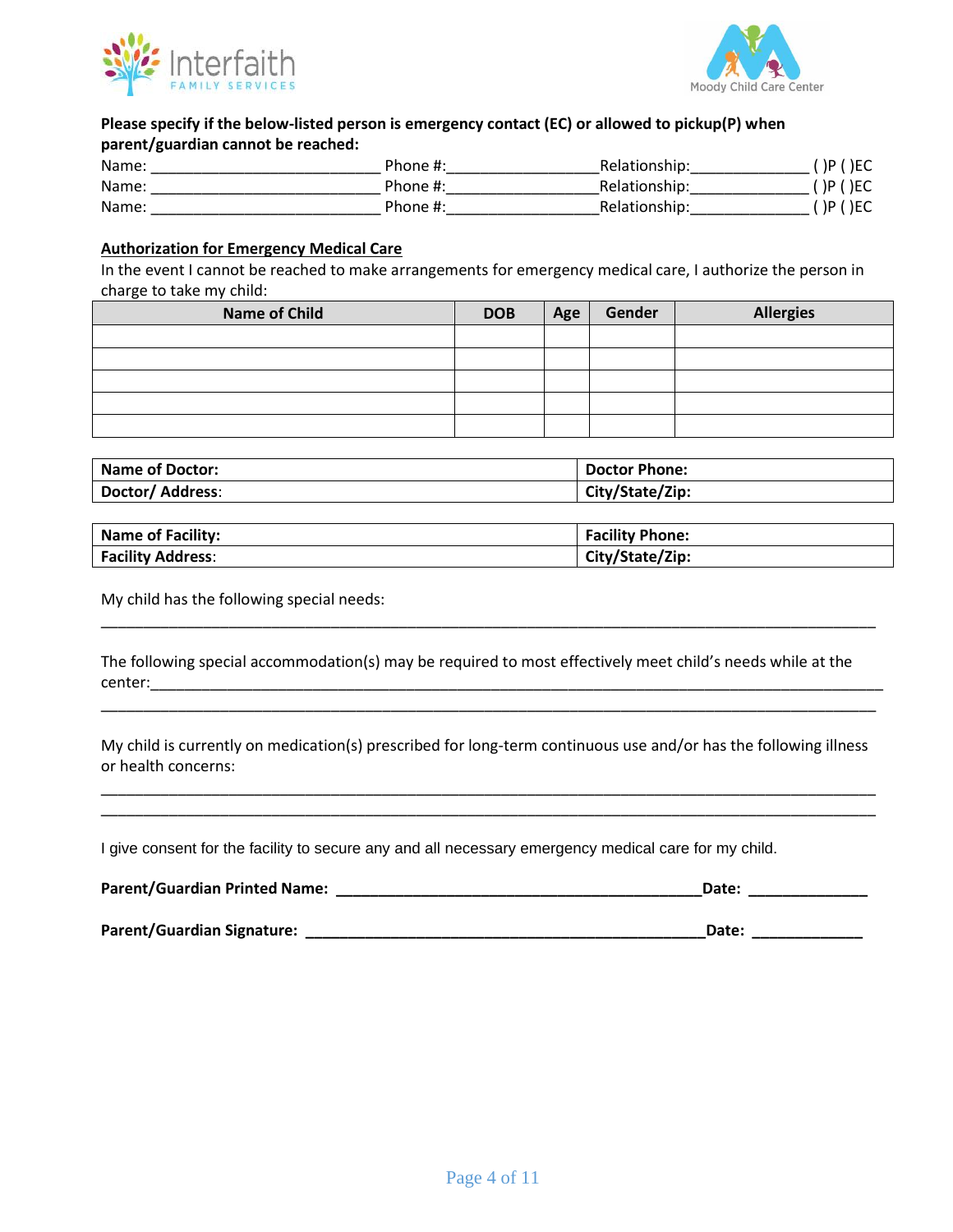



**List any special problems that your child may have, such as allergies, existing illness, previous illness, previous serious illness, injuries and hospitalizations during the past 12 months, any medication prescribed for long term continuous use, and any other information which caregiver's should be aware of** 

\_\_\_\_\_\_\_\_\_\_\_\_\_\_\_\_\_\_\_\_\_\_\_\_\_\_\_\_\_\_\_\_\_\_\_\_\_\_\_\_\_\_\_\_\_\_\_\_\_\_\_\_\_\_\_\_\_\_\_\_\_\_\_\_\_\_\_\_\_\_\_\_\_\_\_\_\_\_\_\_\_\_\_\_\_\_\_\_\_\_\_\_\_\_\_\_\_\_\_\_\_

\_\_\_\_\_\_\_\_\_\_\_\_\_\_\_\_\_\_\_\_\_\_\_\_\_\_\_\_\_\_\_\_\_\_\_\_\_\_\_\_\_\_\_\_\_\_\_\_\_\_\_\_\_\_\_\_\_\_\_\_\_\_\_\_\_\_\_\_\_\_\_\_\_\_\_\_\_\_\_\_\_\_\_\_\_\_\_\_\_\_\_\_\_\_\_\_\_\_\_\_\_

\_\_\_\_\_\_\_\_\_\_\_\_\_\_\_\_\_\_\_\_\_\_\_\_\_\_\_\_\_\_\_\_\_\_\_\_\_\_\_\_\_\_\_\_\_\_\_\_\_\_\_\_\_\_\_\_\_\_\_\_\_\_\_\_\_\_\_\_\_\_\_\_\_\_\_\_\_\_\_\_\_\_\_\_\_\_\_\_\_\_\_\_\_\_\_\_\_\_\_\_\_

\_\_\_\_\_\_\_\_\_\_\_\_\_\_\_\_\_\_\_\_\_\_\_\_\_\_\_\_\_\_\_\_\_\_\_\_\_\_\_\_\_\_\_\_\_\_\_\_\_\_\_\_\_\_\_\_\_\_\_\_\_\_\_\_\_\_\_\_\_\_\_\_\_\_\_\_\_\_\_\_\_\_\_\_\_\_\_\_\_\_\_\_\_\_\_\_\_\_\_\_\_

#### **Allergies Alert**

Food Allergies (include symptoms to watch for):

Food Preferences (include if parent provides substitution):

Medicine and/or Contact Allergies (include symptoms to watch for):

Special Instructions for Allergic Reactions or Medical Illness:

**ADMISSION REQUIREMENT:** If your child does not attend pre-kindergarten of school away from the childcare operation, one of the following must be presented whet your child is admitted to the childcare operation or within one week of admission. (Check all the applies)

1. \_\_\_\_ HEALTHCARE PROFESSIONAL'S STATEMENT: I have examined the above-named child within the past year and find that he/she is able to take part in the childcare program.

\_\_\_\_\_\_\_\_\_\_\_\_\_\_\_\_\_\_\_\_\_\_\_\_\_\_\_\_\_\_\_\_\_\_\_\_\_\_\_\_\_\_\_\_\_\_\_\_\_\_\_\_\_\_\_\_\_ \_\_\_\_\_\_\_\_\_\_\_\_\_\_\_\_\_\_\_\_\_\_\_\_\_\_

Health Care Professional's Service Date

- 2. \_\_\_\_ A signed and dated copy of a health care professional's statement is attached.
- 3. \_\_\_\_ Medical diagnosis and treatment conflict with the tenets and practices of a recognized religious organization, which I adhere to or am a member of; I have attached a signed and dated affidavit stating this.
- 4. \_\_\_\_ My child has been examined within the past year by a health care professional and is able to participate and is able to participate in the childcare program. Within 12 months of admission, I will obtain a health care professional's signed statement and will submit it to the childcare operation.

#### **Name & address of health care professional:**

Parent/Guardian Printed Name: **with a set of the set of the set of the set of the set of the set of the set of t** 

\_\_\_\_\_\_\_\_\_\_\_\_\_\_\_\_\_\_\_\_\_\_\_\_\_\_\_\_\_\_\_\_\_\_\_\_\_\_\_\_\_\_\_\_\_\_\_\_\_\_\_\_\_\_\_\_\_\_\_\_\_\_\_\_\_\_\_\_\_\_\_\_\_\_\_\_\_\_\_\_\_\_\_\_\_\_\_\_\_\_\_ \_\_\_\_\_\_\_\_\_\_\_\_\_\_\_\_\_\_\_\_\_\_\_\_\_\_\_\_\_\_\_\_\_\_\_\_\_\_\_\_\_\_\_\_\_\_\_\_\_\_\_\_\_\_\_\_\_\_\_\_\_\_\_\_\_\_\_\_\_\_\_\_\_\_\_\_\_\_\_\_\_\_\_\_\_\_\_\_\_\_\_

**Parent/Guardian Signature: \_\_\_\_\_\_\_\_\_\_\_\_\_\_\_\_\_\_\_\_\_\_\_\_\_\_\_\_\_\_\_\_\_\_\_\_\_\_\_\_\_\_\_\_\_\_\_Date: \_\_\_\_\_\_\_\_\_\_\_\_\_**

| R 20                    | חרו<br>67 ZU | Fail<br>Pass |
|-------------------------|--------------|--------------|
| $\bullet$<br>Signature: | Date:        |              |

|            | 1000Hz | 2000Hz | 4000Hz | <b>Pass</b> |
|------------|--------|--------|--------|-------------|
| n          |        |        |        | Fail        |
|            |        |        |        |             |
| Signature: |        | Date:  |        |             |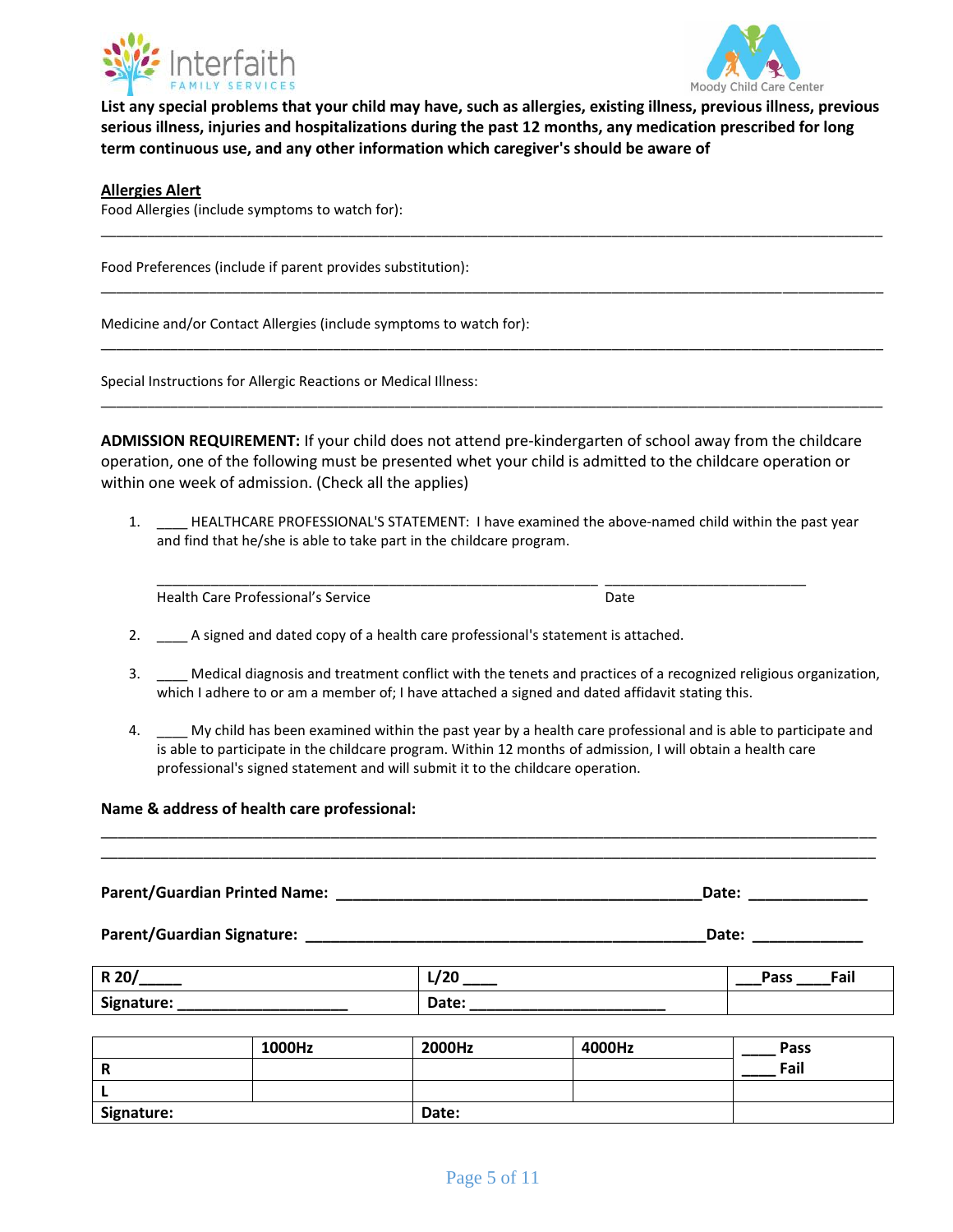



### **REVIEW & CHECK ALL THAT APPLY:**

### **Transportation**:

I hereby ( ) **give** ( ) **do not give** consent for my child to be transported and supervised by the operation employees

( ) emergency care ( ) field trips ( ) from school

**Field Trips**:

I hereby ( ) **give** ( ) **do not give** consent for my child to participate in field trips.

## **Water Activities**:

I hereby ( ) **give** ( ) **do not give** consent for my child to participate in water activities:

( ) Sprinkler play ( ) splashing/wading pools ( ) swimming pools ( ) water table play

### ( ) **RECEIPT OF WRITTEN OPERATIONAL POLICIES:**

I acknowledge receipt of the facility's operational policies including those for discipline and guidance.

## ( ) **IMMUNIZATION RECORD**:

I have provided the childcare operation with a copy of my child's most current immunization record.

Copy placed in file: () Yes () No Staff Signature: \_

**Daily Medication Administration Log**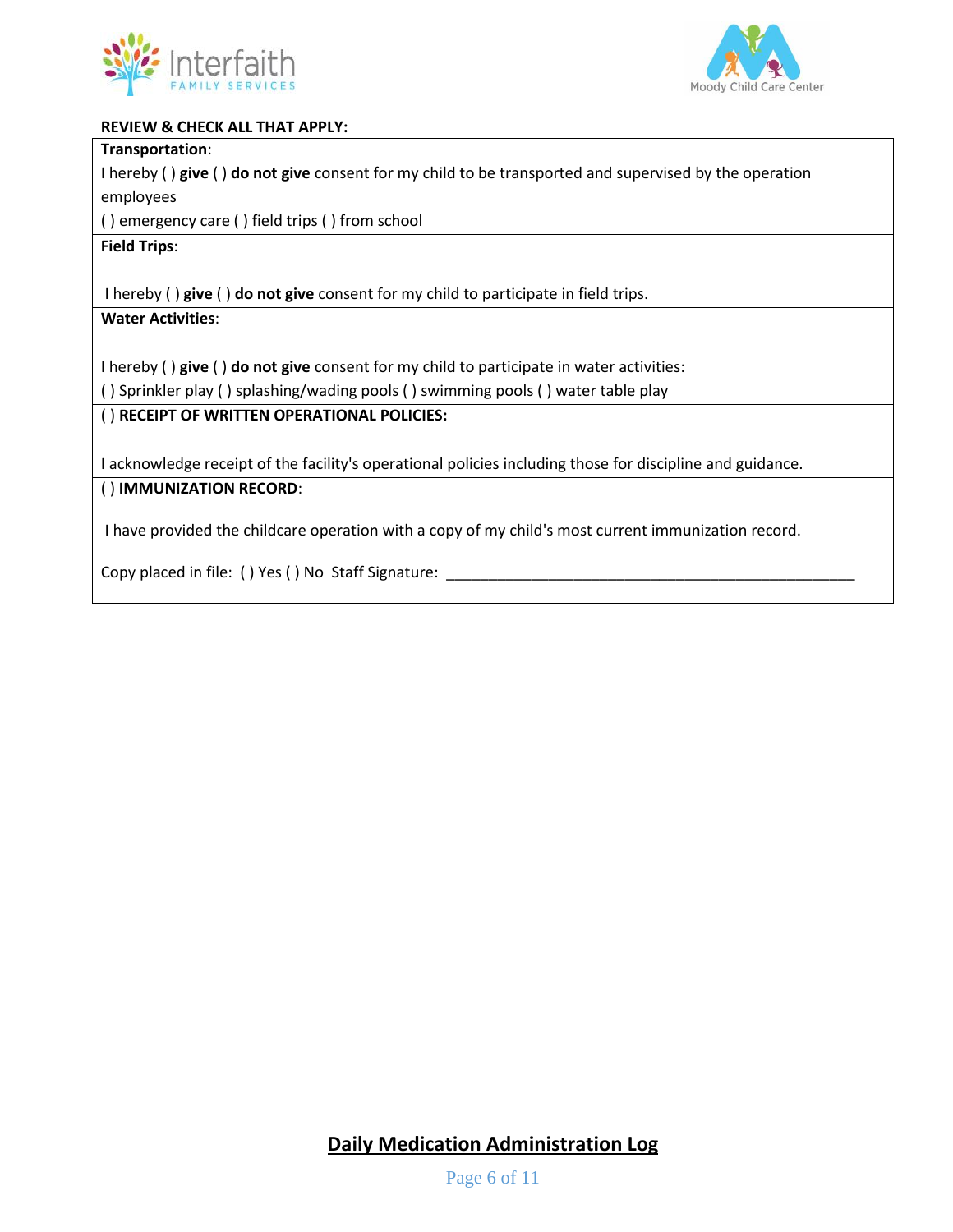



The parent must provide written physician orders to indicate dosage and frequency for each medication according to label instructions. All medication must have a valid label

## **Please indicate when to administer medication by checking appropriate boxes**

| <b>Medication</b><br><b>Name</b> | <b>RX</b><br>NO. | <b>Dosage</b> | <b>Times</b><br>Required | Mon | <b>Tues</b> | Wed | <b>Thurs</b> | Fri |
|----------------------------------|------------------|---------------|--------------------------|-----|-------------|-----|--------------|-----|
|                                  |                  |               |                          |     |             |     |              |     |
|                                  |                  |               |                          |     |             |     |              |     |
|                                  |                  |               |                          |     |             |     |              |     |

Interfaith staff will not dispense prescriptions medications that are not in their original container with the pharmacist's label attached to them (including asthma inhalers) Interfaith staff also will not dispense expired medications. Please place all medications and this form in a Ziploc plastic bag.

I give permission for my child to be given over the counter medication (i.e., Tylenol, ibuprofen, Motrin, etc.).

\_\_\_\_\_ I do not give permission for my child to be given over the counter medication (i.e., Tylenol, ibuprofen, Motrin, etc.).

I, \_\_\_\_\_\_\_\_\_\_\_\_\_\_\_\_\_\_\_\_\_\_\_\_\_\_\_\_\_\_\_\_\_\_, hereby request that the following medications be given to (Parent/Guardian's Name)

**\_\_\_\_\_\_\_\_\_\_\_\_\_\_\_\_\_\_\_\_\_\_\_\_\_\_\_\_\_\_\_\_\_\_\_\_\_ \_\_\_\_\_\_\_\_\_\_\_\_\_\_\_\_\_\_\_\_\_\_\_\_**

\_\_\_\_\_\_\_\_\_\_\_\_\_\_\_\_\_\_\_\_\_\_\_\_\_\_\_\_\_\_\_\_\_\_\_\_, while my son/daughter is attending either childcare, after school

(Child's Full Name)

program or the summer program at Interfaith.

**Signature of Parent Date**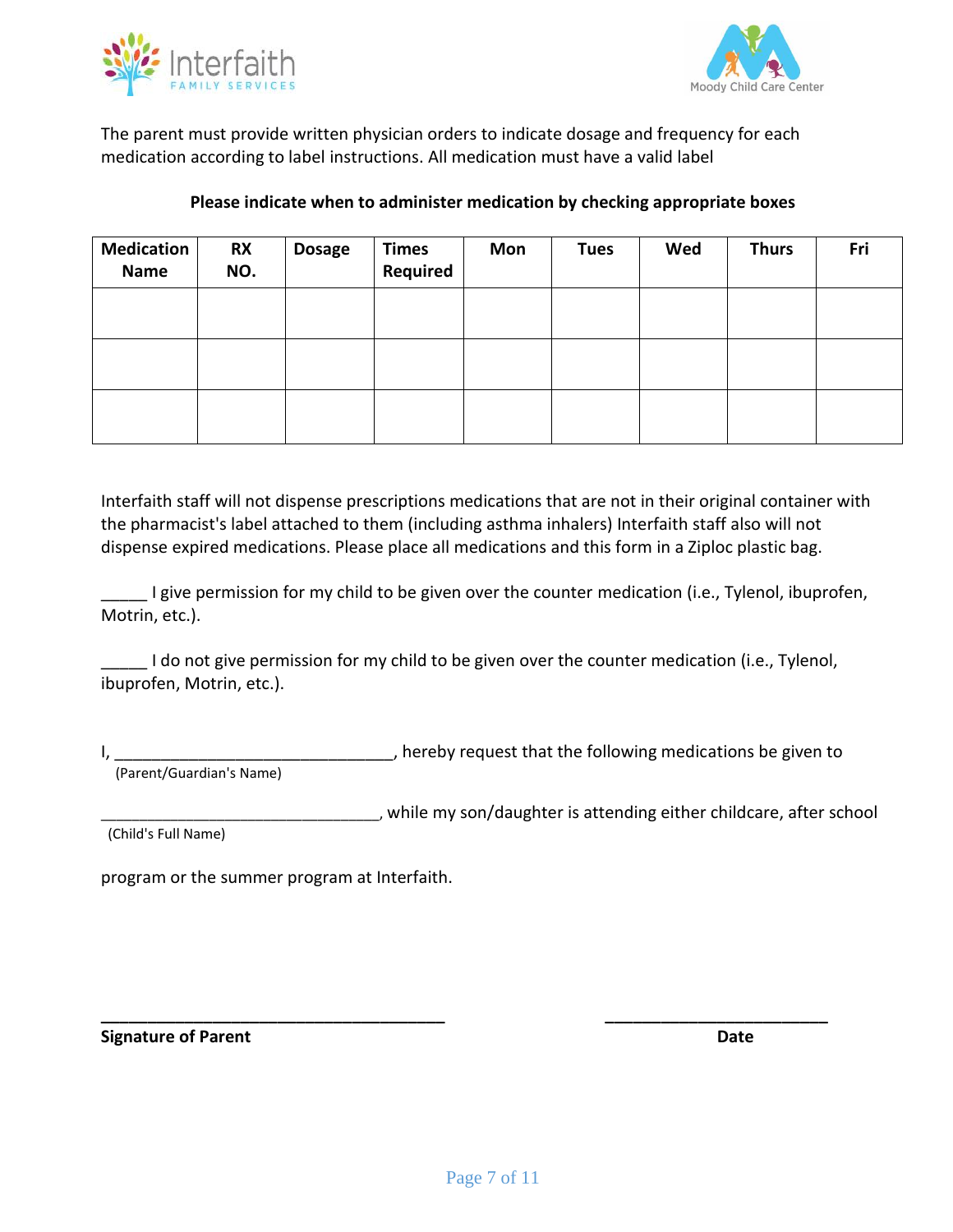



# **Photo Release and Parental Authorization**

### **Name of Parent/Guardian (Print Clearly)**

| Name of Child(ren): |     |  |  |  |
|---------------------|-----|--|--|--|
| . .                 | . . |  |  |  |
| . ت                 | ч.  |  |  |  |
| . ت                 | o.  |  |  |  |

Any photographs/videos taken by the Interfaith officer/staff are considered the Interfaith's property and may be used in newsletters, brochures, and newspapers. I give permission for the use of these photographs for media use by Interfaith. I understand that it is my responsibility to update this form if I no longer wish to authorize the above uses. I agree that this form will remain in effect during the term of my child's enrollment. I understand that there will be no payment for my child's participation or myself.

\_\_\_\_\_\_\_\_\_\_\_\_\_\_\_\_\_\_\_\_\_\_\_\_\_\_\_\_\_\_ \_\_\_\_\_\_\_\_\_\_\_\_\_\_\_\_\_\_\_\_\_\_\_\_\_\_

### **Initial Below:**

I give my permission to allow photos/videos to be taken.

I do not give my permission to allow photos/videos to be taken.

Signature of Parent or Guardian Date of Signature Date of Signature

\_\_\_\_\_\_\_\_\_\_\_\_\_\_\_\_\_\_\_\_\_\_\_\_\_\_\_\_\_\_

Director Signature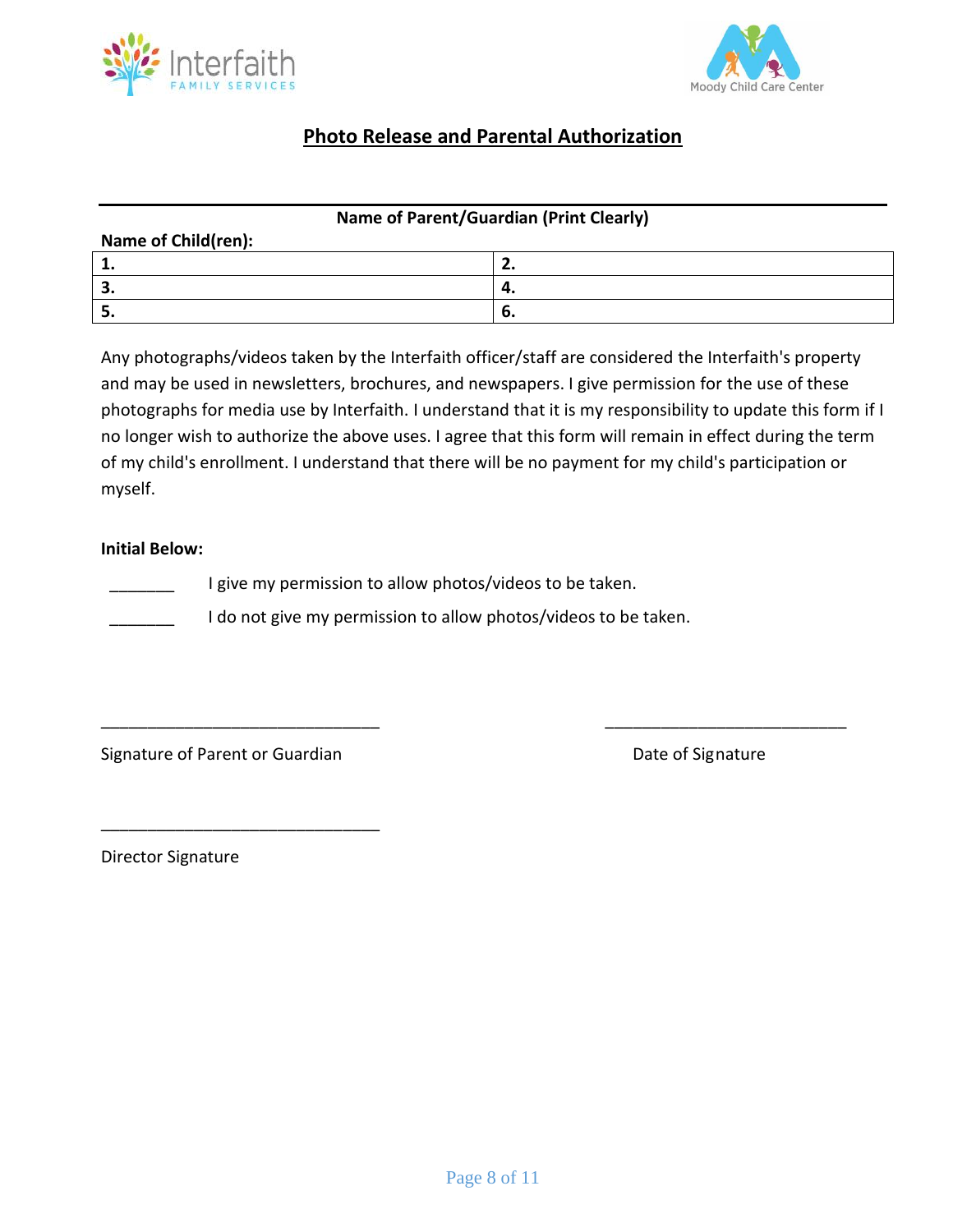



# **Sunscreen and Insect Repellent**

Moody Family Childcare and Youth Services Center follow all recommendations provided by the Environmental Protection Agency (EPA). Sunscreen and bug spray are over the counter topical medications. In recognizing this, Moody Family Childcare and Youth Services Center has instituted the following policies:

- $\Box$  Parents must be given written permission for sunscreen and/or bug spray to be applied to exposed areas of the skin on their child. Sunscreen/bug spray will not be applied to children who do not have written permission on file.
- $\Box$  Sunscreen and bug spray will be applied by Moody Family Childcare and Youth Services Center staff and before going outdoors but must be supplied by parents.
- $\Box$  Containers must be placed in a Ziploc bag with your child's name on both the container and Ziploc bag.
- $\Box$  All sunscreen/bug spray will be applied to exposed areas of the skin as needed for each child. Children may not share these items with one another.

I give permission for Moody Family Childcare and Youth Services Center staff to apply sunscreen (initial) and bug spray (initial) to my child.

Please do not apply sunscreen to my child. As the parent/guardian, I recognize that sunburns pose a risk of skin damage and skin cancer. I understand that my child will be taken outside daily (weather permitting).

\_\_\_\_\_ Please do not apply bug spray to my child. As the parent/guardian, I recognize that there are potential illnesses that can arise out of bug bites. I understand that my child will be outside on a regular/daily basis and may be exposed to outside insects.

Parent/Guardian's name (please print): **Example 20** 

| Parent/Guardian's signature: | Date: |
|------------------------------|-------|
|------------------------------|-------|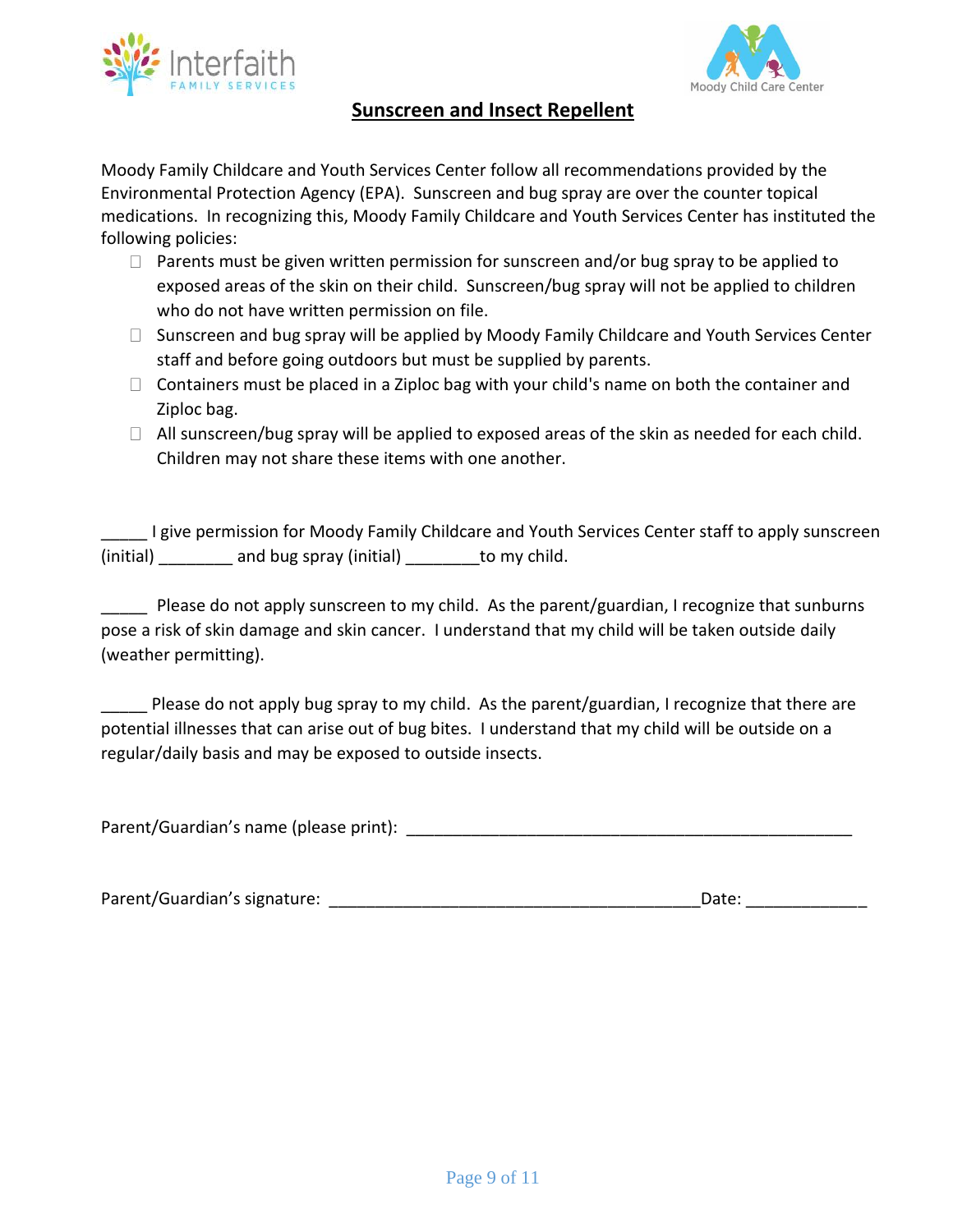



# **LIABILITY RELEASE**

#### **DISCLAIMER**

Interfaith Family Services and its leaders, directors, officers, employees, contractors, agents, volunteers, members, and representatives (collectively referred to as "Moody Family Childcare & Youth Services Center" "Interfaith Family Services and/or IFS") are not responsible for any injury, loss or damage of any kind whatsoever sustained by any person or their property while participating in events, activities or travel with Interfaith Family Services and all related activities associated with the Interfaith Family Services, including injury, loss or damage.

### **ASSUMPTION OF RISKS**

In consideration of **Moody Family Childcare & Youth Services Center (Interfaith Family Services)** allowing me or my child to participate in events, activities, or travel with MFCYC/IFS and all related activities associated with the MFCYC/IFS, including participation in the youth group, and all activities related to the Hope & Horizons Program, I acknowledge that I am aware of the possible Risks, Dangers, and Hazards associated with participation in the Activities including the potential risk of severe or fatal injury to myself or others.

#### **RELEASE OF LIABILITY and AGREEMENT**

In consideration of **Moody Family Childcare & Youth Services Center (Interfaith Family Services)** allowing me or my child to participate in the Activities, I agree on behalf of myself and/or my child:

- 1. **To assume & accept all risks** arising out of, associated with, or related to my or my child's participation in the Activities.
- 2. **To waive and release Moody Family Childcare & Youth Services Center (Interfaith Family Services)** from any liability for any loss, damage, injury, or expense that I or my child may suffer or that my next of kin may suffer as a result of my or my child's participation in the activities due to any cause whatsoever.
- 3. **To Indemnify & hold harmless Moody Family Childcare & Youth Services Center (Interfaith Family Services)** from any and all liability for any damage to the personal property of, or personal injury to, any third party resulting from my or my child's participation in the activities.
- 4. **To Indemnify & hold harmless Moody Family Childcare & Youth Services Center (Interfaith Family Services)** from any and all claims, demands, actions and costs for any loss, injury, damage or expense whatsoever that might arise out of my or my child's participation in the Activities.

#### **PARTICPATION CONSENT**

#### **Acknowledgment of Participant:**

**Moody Family Childcare & Youth Services Center (Interfaith Family Services)** is well child-proofed, and the children are consistently well supervised. However, accidents do happen. The undersigned(s) assume(s) all risk of injury or harm to the child associated with participation in the childcare and agree(s) to release, indemnify, defend and forever discharge **Moody Family Childcare & Youth Services Center (Interfaith Family Services)** and its staff, employees, board, and other agents of and from all liability, claims, demands, damages, costs, expenses, actions and causes of action in respect of death, injury, loss or damage to the child, or by the child, during the child's participation in the childcare.

| Parent/Guardian's name (please print): |  |
|----------------------------------------|--|
|                                        |  |
|                                        |  |

| Parent/Guardian's signature: | Date: |  |
|------------------------------|-------|--|
|                              |       |  |